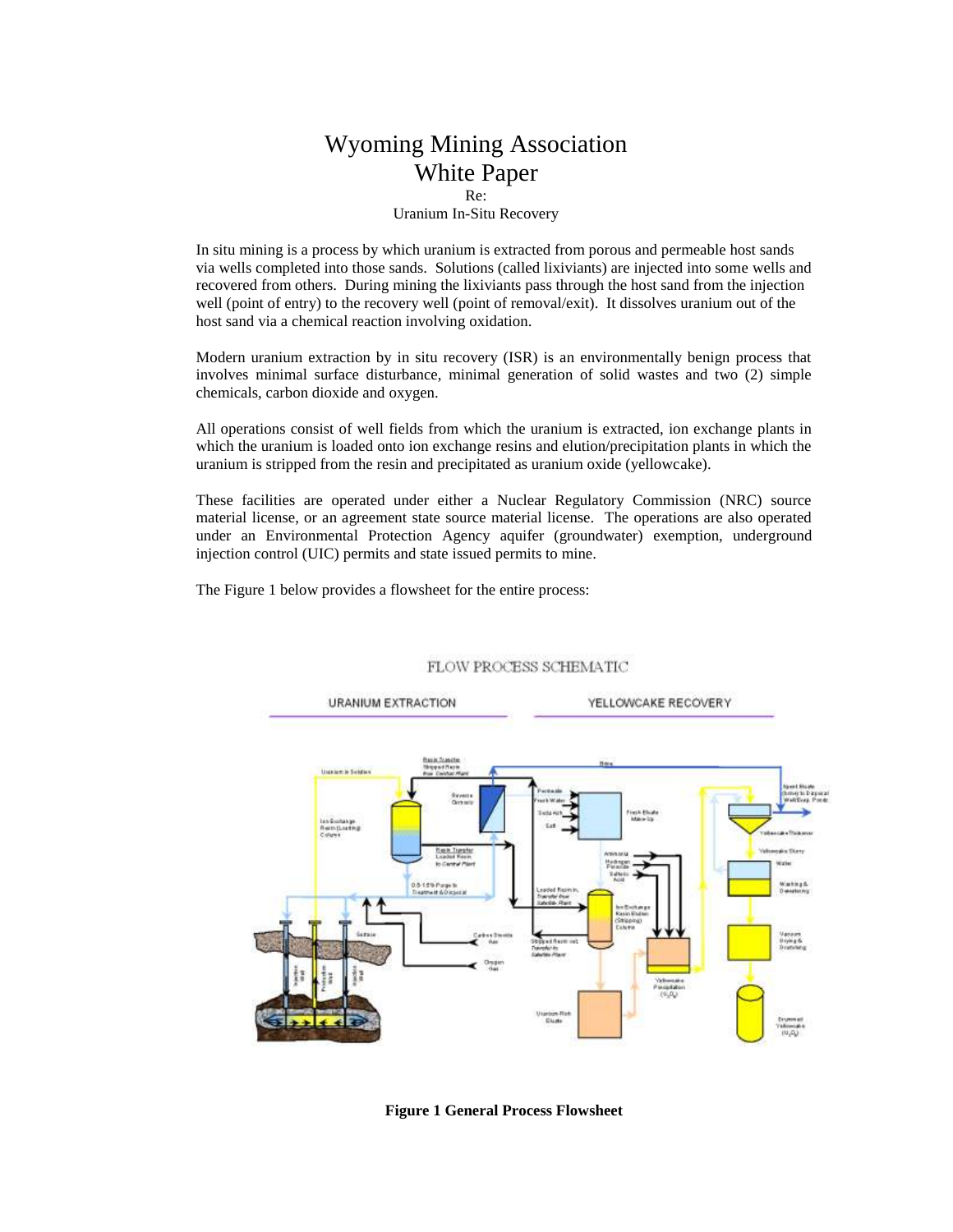# **Process Description**

The process is applied to deposits in porous and permeable sands and sandstones, generally to "roll front deposits. A photograph of a typical uranium roll front (Figure 2) compared with a conceptual model of one (Figure 3) is shown below:



**Figure 2 – Roll front photograph Figure 3 – Conceptual model of a roll front - 1978**

A typical in-situ mineable uranium bearing reduced sand is shown in Figure 4 below:



**Figure 4 Typical uraniferous sand Figure 5 Drill Rig Figure 5 Drill Rig** 

### **Wellfield Installation - Wyoming**

The in situ recovery process begins with the completion of wells in the orebody using a large water well rig as shown above right in Figure 5.

A hole is drilled, geophysically logged and cased as is shown above. Most commonly the well is cased with PVC pipe. The area covered with wells is called a well field. The wells are screened (completed) just in the actual ore zone, which is determined by gamma logging of the borehole prior to casing. A diagram of a typical well completion is shown below in Figure 6: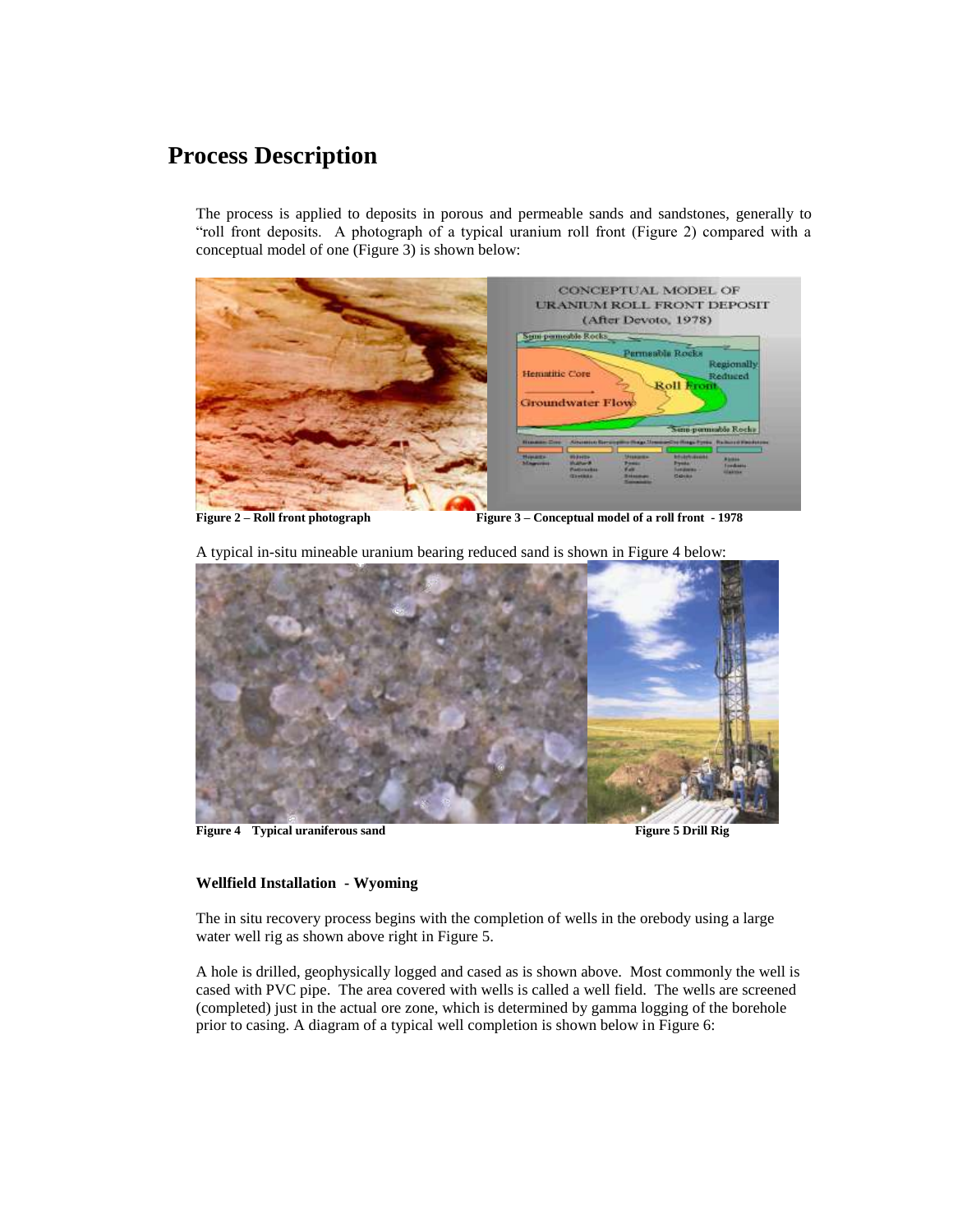

**Figure 6 Typical Well completion**

This forces fluid injected into the well to only enter the ore zone and forces fluids pumped from the well to only originate from the ore zone. The wells are completed in varying patterns and at different depths, depending upon the shape and depth of the orebody. Generally, wells are approximately fifty (50) to one hundred (100) feet apart. A typical well pattern is shown below: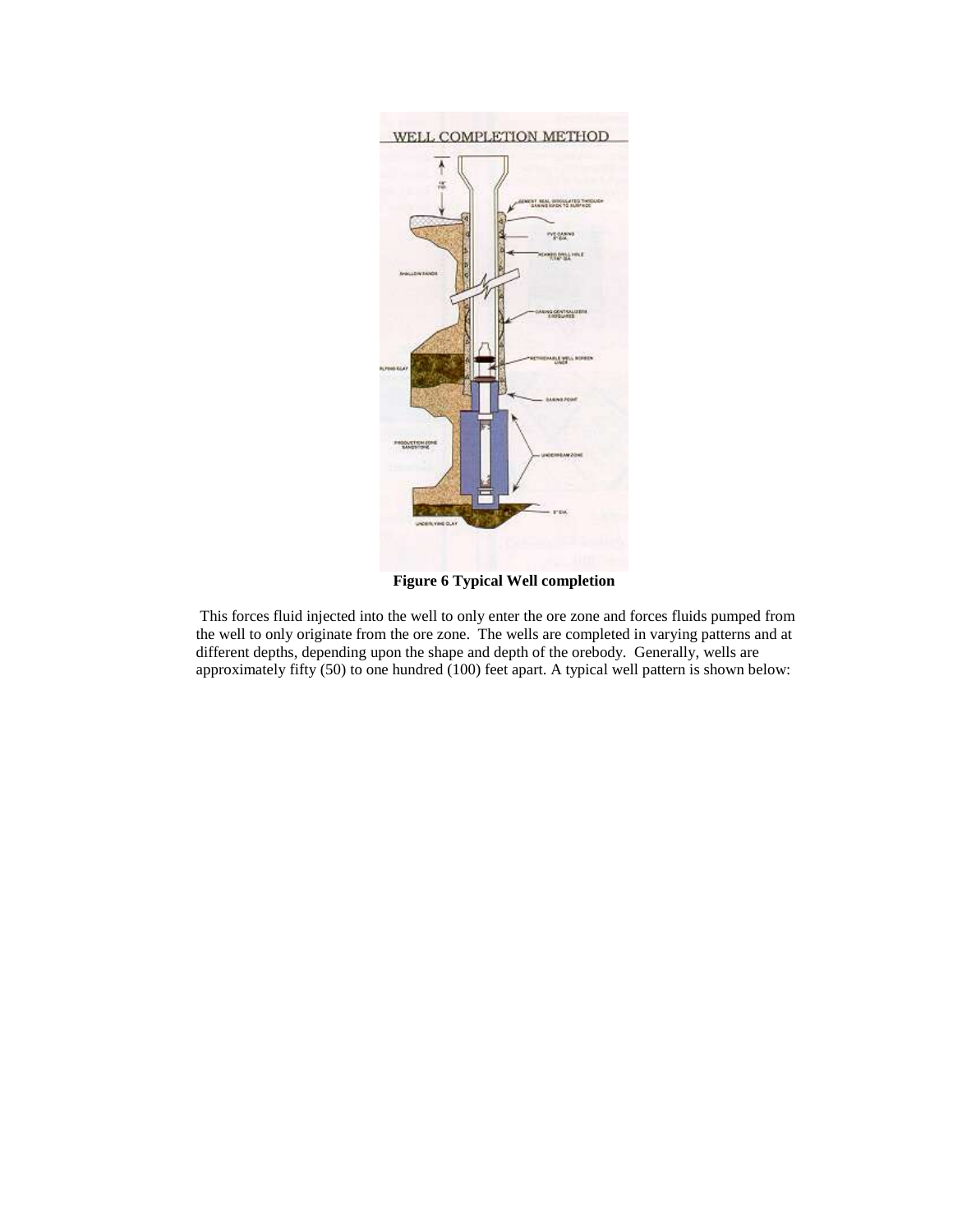### TYPICAL WELLFIRLD UEVELOPMENT PATTERN SMITH RANCH PROJECT



Figure 7 below shows how in-situ uranium recovery wells are completed in a typical roll front deposit and Figure 8 shows how the sandstones are swept by the lixiviant to recover the uranium: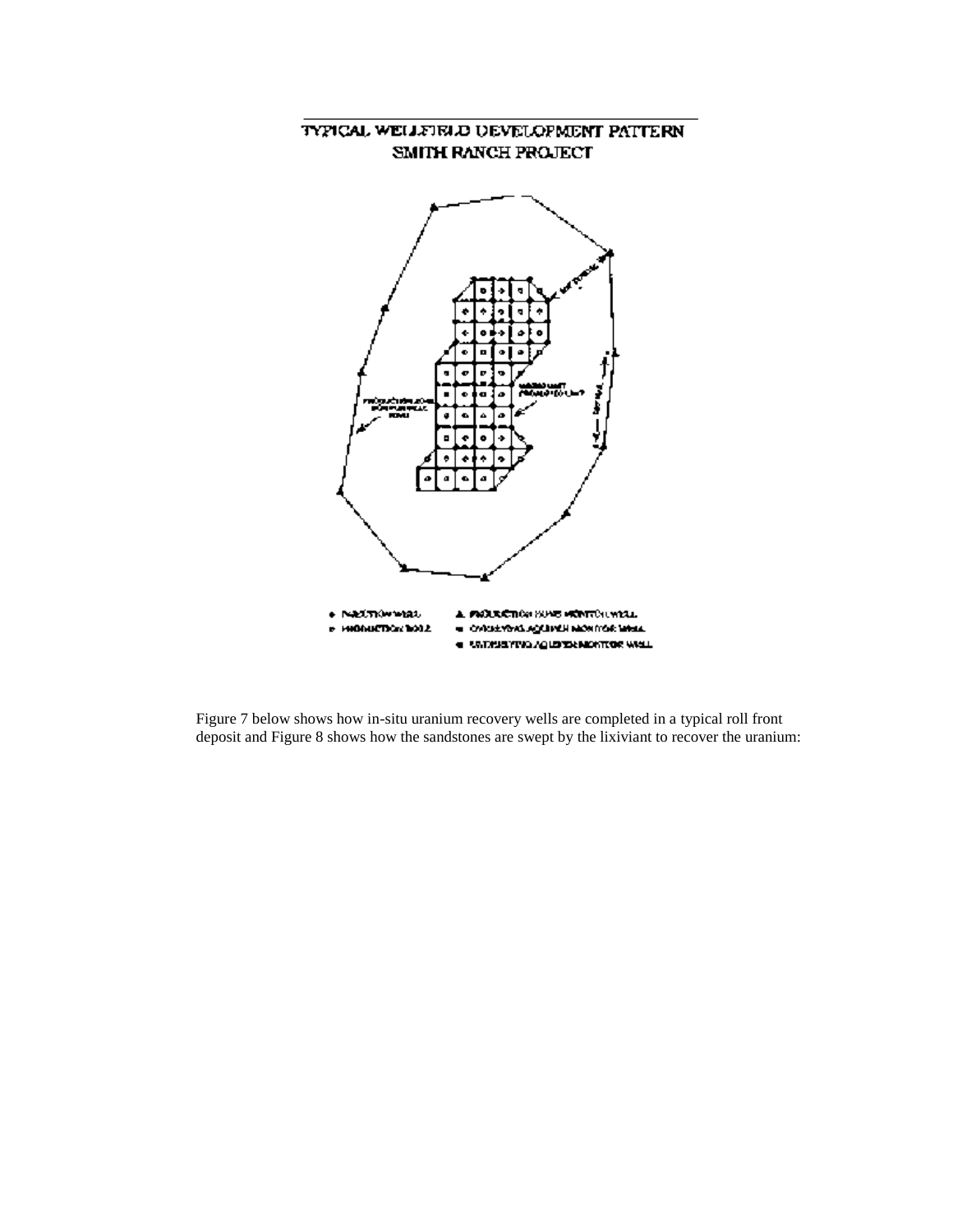**Figure 2**

# **TYPICAL INJECTION & RECOVERY WELL COMPLETION INTERVALS**



**Figure 7 Injection and Recovery in a Rollfront**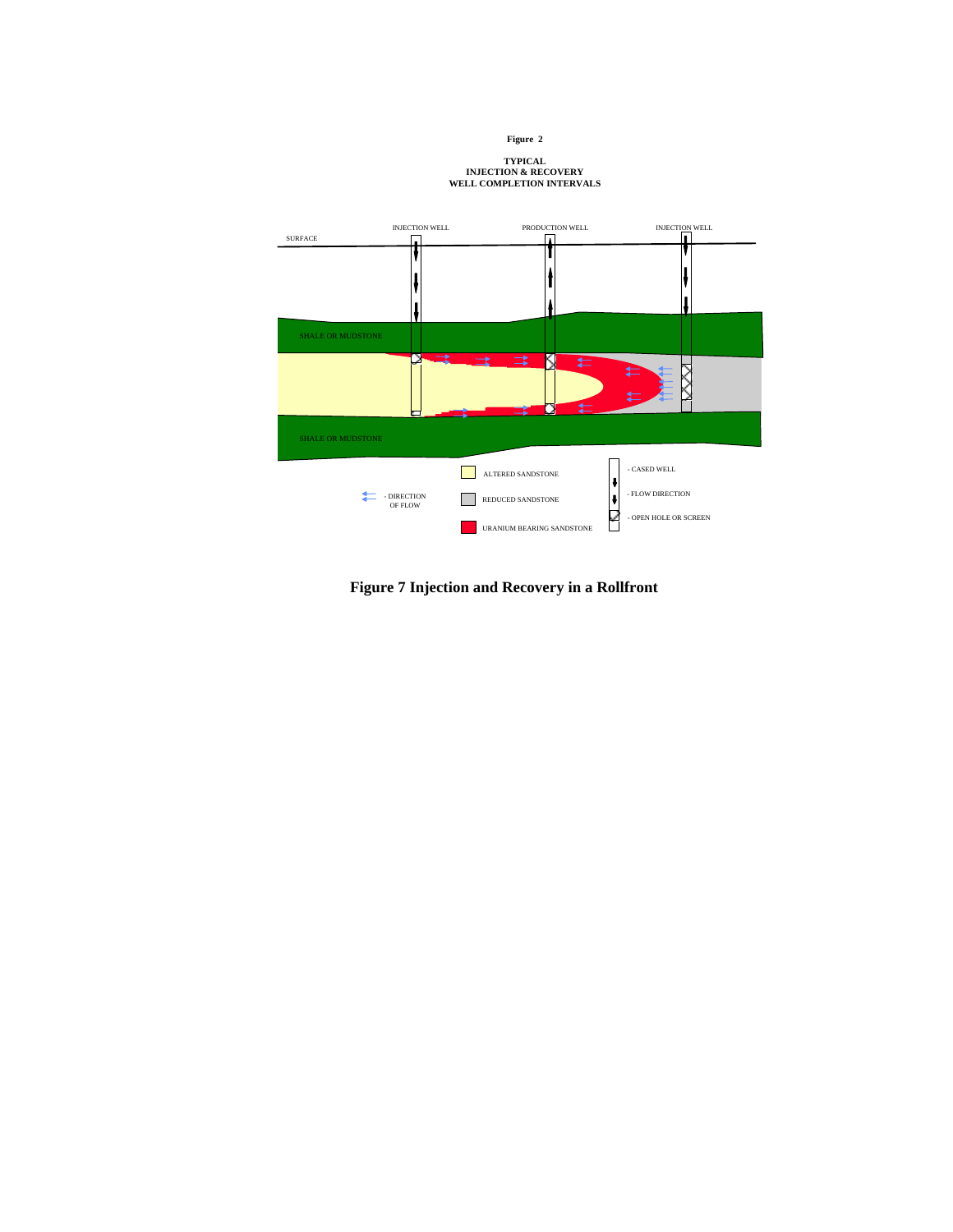# **0 50 Feet Injection Well #1 Injection Well #2 Injection Well #3 Injection Well #4 Production Well Typical Five Spot Well Pattern**

**Figure 8 Injection and Production Wells**

When the well field has been installed, the injection and production wells connected thru pipelines. Figures 9 and 10 below show a typical wellfield:

Mining begins when carbon dioxide (the complexing agent) and oxygen (the oxidant), which are both gasses, are added to groundwater removed from the aquifer. The fluid (groundwater with added carbon dioxide and oxygen) is now called the lixiviant. The lixiviant is injected into the injection wells. The production wells are pumped to recover the lixiviant. As the lixiviant passes through the uranium bearing sands between the injection and production wells, the oxygen oxidizes the uranium in the formation while the carbon dioxide complexes it as soluble uranyl tricarbonate.

Figure 10 shows the general arrangement of an in-situ recovery wellfield while Figure 9 is a photograph of a wellfield.



**Figure 9 Wellfield – Figure 10 – Wellfield Diagram**

The uranium dissolves in the lixiviant and is carried to the production wells where the lixiviant is pumped to the surface via the downhole pumps installed in each production well. The lixiviant is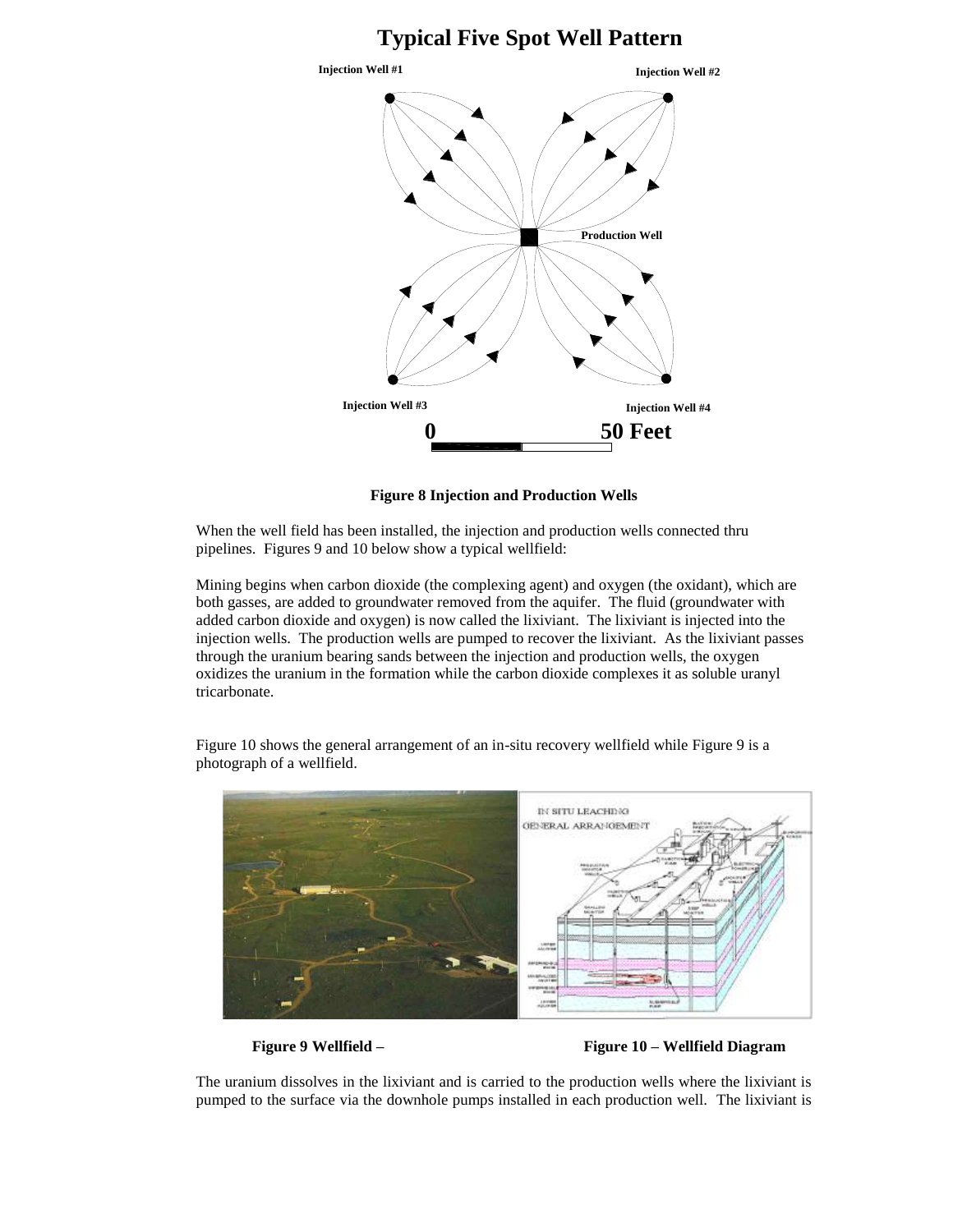pumped to an ion exchange plant which functions like a large water softener. Figure 11 is a photograph of an ion exchange plant while Figure 12 is a simplified flowsheet of a satellite recovery plant.



**Figure 11 Ion Exchange Columns – Figure 12 Satellite Plant Flowsheet –**

This photograph is of ion exchange columns. A flow sheet for a satellite plant is in Figure 12. This flowsheet describes how any downflow ion exchange columns operate. The lixiviant flows through beads of ion exchange resin contained in an ion exchange column (usually a sealed pressure vessel) which capture the uranium from the lixiviant.

Some times upflow columns are used in which the lixiviant flows up from the bottom of the column through the resin bed and out the top over weirs.

A stand alone ion exchange plant in or near a well field is known as a satellite plant. A satellite plant with a resin-hauling trailer is shown below in Figure 15.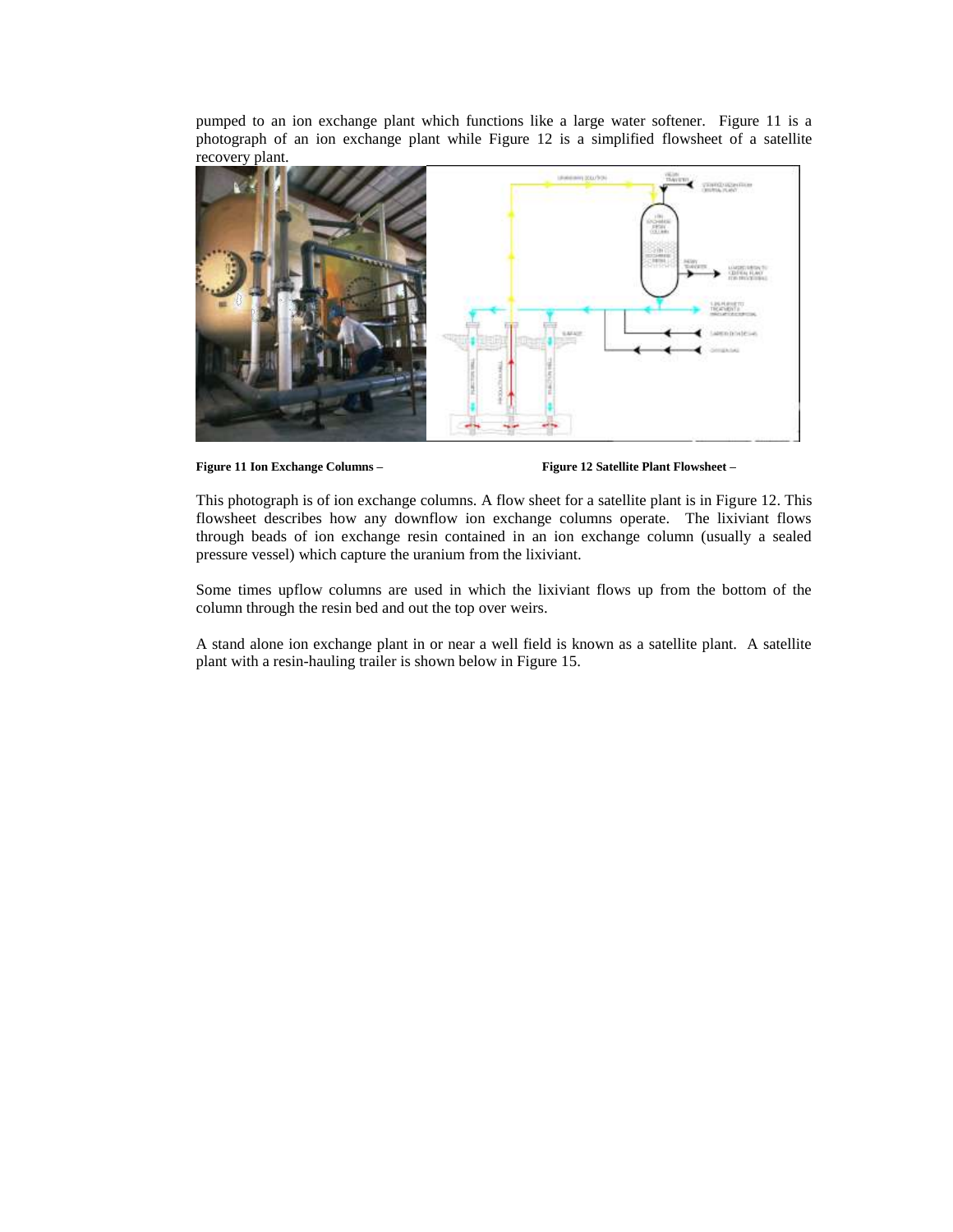

### **Figure 15 Satellite Ion Exchange Columns with Resin Trailer –**

The ion exchange resin will capture approximately six (6) to eight (8) pounds of uranium per cubic foot of resin. Once loaded the resin must be eluted (stripped of its uranium content).

A process called elution removes the uranium loaded on the resin in the columns

- $\bullet$ The resin is washed/eluted in place/inside of the columns with a four- (4) normal sodium chloride solution with sodium carbonate added to increase the pH to 9.0 to 9.4.
- The chloride exchanges for the uranium on the resin and the uranium enters the eluate solution.  $\bullet$ The resin is eluted in several stages using fresher and fresher eluant to insure good removal of the loaded uranium. Usually the resin must be eluted with at least four (4) to eight (8) bed volumes of eluate (depending upon whether the resin is air agitated during the elution process) in four (4) stages to assure complete elution.

This process is often performed in a central plant The loaded resin is hauled by truck to a central location for elution. A flowsheet is shown below in Figure 17.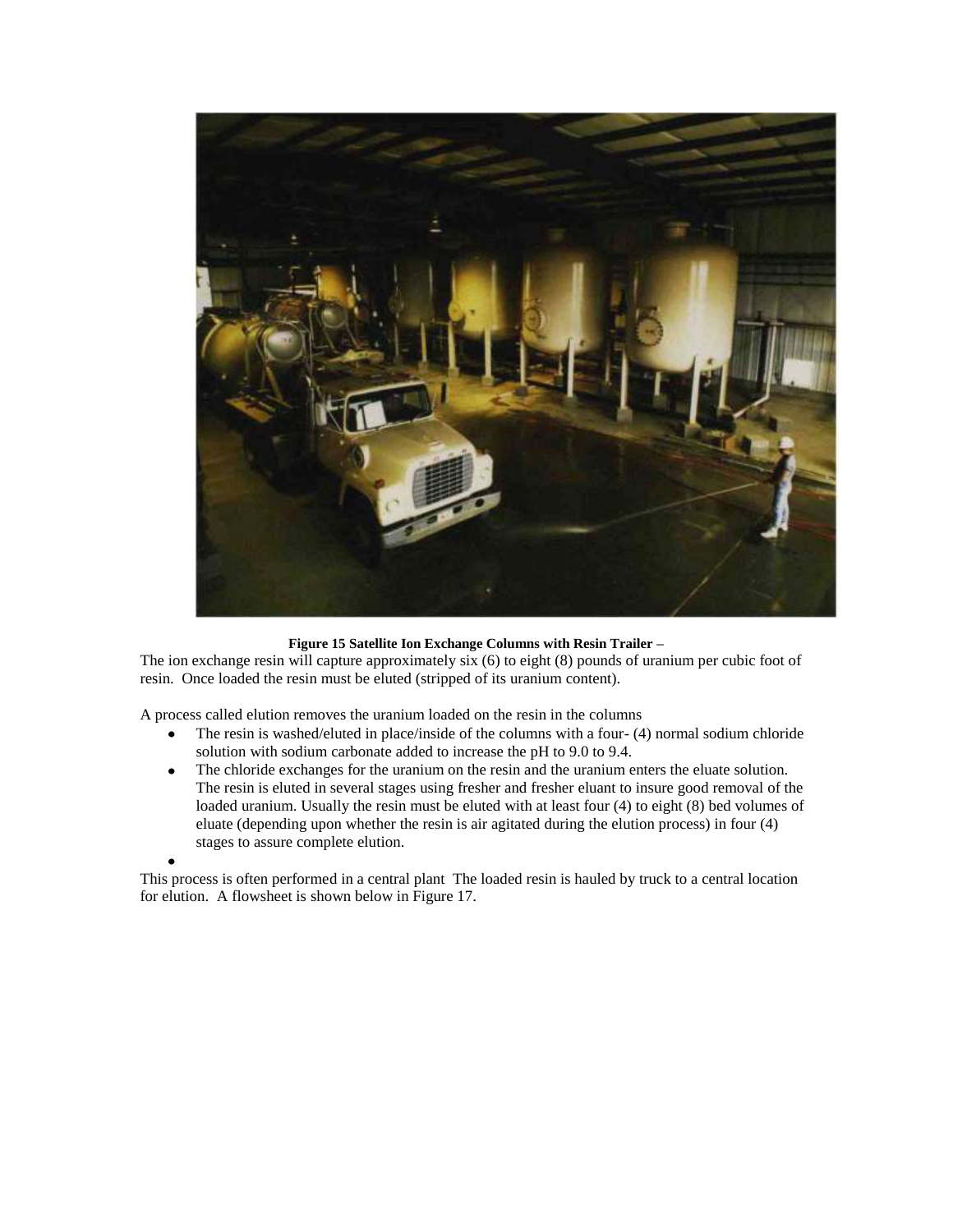

**Figure 17 Central Plant Flowsheet** 

The uranium, now in a concentrated solution, called eluate is precipitated, usually with hydrochloric acid and hydrogen peroxide, but sometimes with ammonia and sulfuric acid. The maximally loaded (pregnant) eluate can be treated to precipitate the dissolved uranium by the following process:

- $\bullet$ Hydrochloric acid is added to lower the pH.
- Concentrated (30% to 50%) hydrogen peroxide (H2O2) is added at a 0.15 moles H2O2 to one (1)  $\bullet$ mole U3O8
- A flocculent is added to settle the yellowcake.  $\bullet$
- Precipitation is usually performed in a cone bottomed fiberglass tank  $\bullet$
- The pH of the tank's contents is adjusted (raised) with caustic soda to at least four (4) if not five  $\bullet$ (5) or higher.
- The now settled yellowcake is decanted and pumped into either a thickener or belt filtered prior to  $\bullet$ drying or pumping into a slurry trailer for haulage to a drying facility.
- Belt filtering of yellowcake slurry is shown below  $\bullet$ The uranium is precipitated as slurry called yellowcake shown in Figure 19 below. The yellowcake slurry is dried and barreled and shipped to a converter. Often the slurry is either centrifuged or filter pressed prior to drying to remove excess fluid as is shown in Figure 18 below.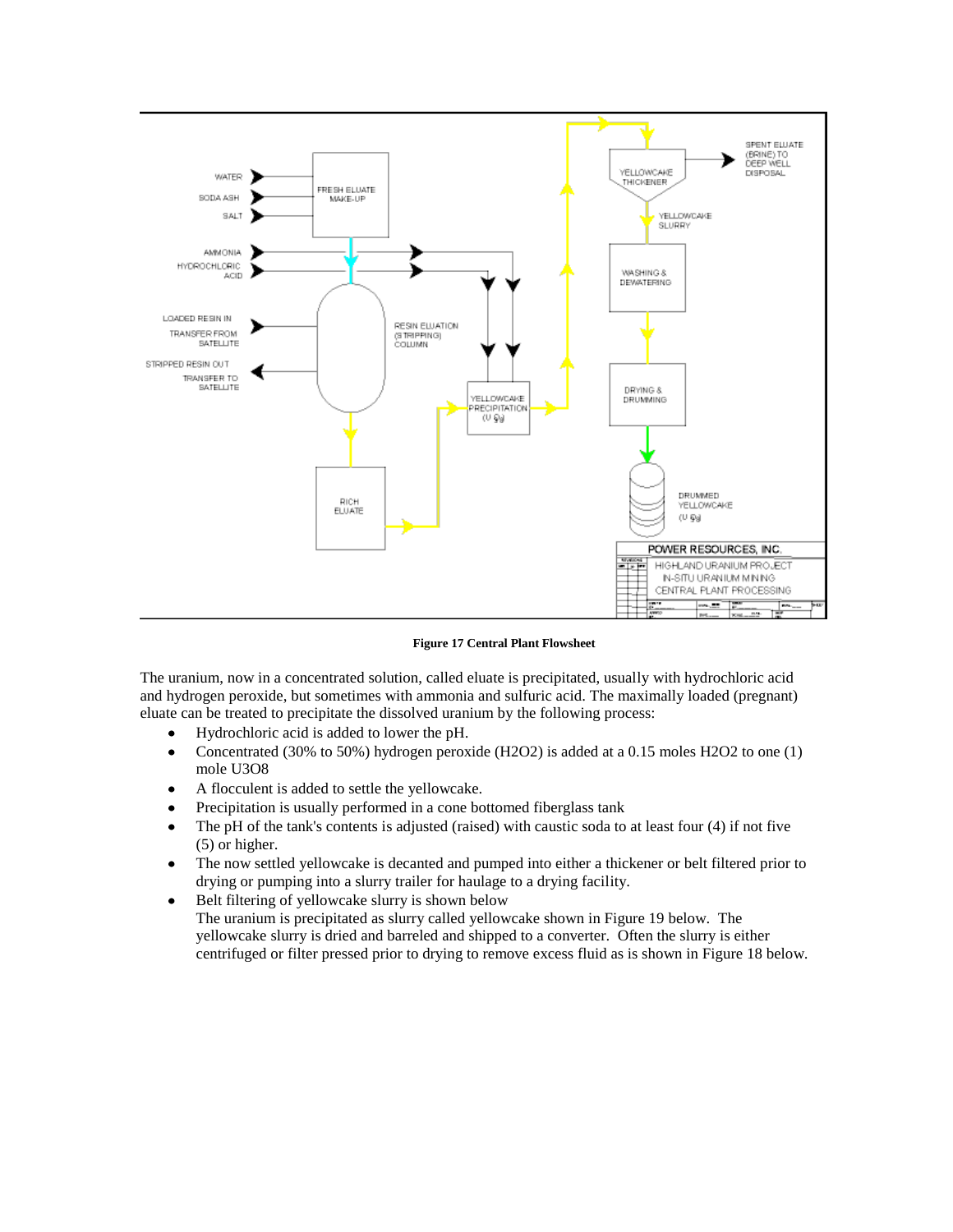

**Figure 18 Yellowcake Slurry Figure 19 Dried Yellowcake Product** 

Drying is either accomplished with a multiple hearth roaster or via a rotary vacuum dryer.

### Ground Water Restoration

Once the uranium has been extracted from the aquifer, elevated quantities of uranium along with some other metals such as selenium, molybdenum and vanadium remain in the ground water. In addition, the total dissolved solids (TDS) content of the ground water may be elevated. The groundwater must be restored in accordance with the permit requirements and applicable State and federal regulations. Ground water restoration can begin by first removing water from the aquifer and disposing of it by evaporation or disposal into a deep injection well which places the water into a deep brine laden formation. The water can also be removed, treated and sprayed on to an irrigation area where it is used to grow a crop - usually hay. This process is shown in Figure 20. An irrigation area is shown in Figure 22. The water can then be further treated with reverse osmosis. Use of this process involves pumping volumes of water out of the aquifer, treating it by concentrating the contaminants into a small bleed stream, which is evaporated or injected into a disposal well, and reinjecting the purified water into the aquifer. This process is depicted in Figure 21. In some cases, the aquifer water can be treated and discharged under an NPDES permit or sprayed on a field to grow a hay crop, a method known as land application. Figure 7 and Figure 8 show Phase I and II of groundwater restoration as performed. In some cases, the aquifer water is treated with a reductant such as hydrogen sulfide to precipitate metals (uranium, selenium, arsenic, and molybdenum) in it. Recently, tests on using bioremediation as a means of groundwater restoration have been performed in the industry. Nutrients are injected in wellfields to be restored and bacteria (native or introduced) metabolize the nutrients and respire on dissolved metals precipitating them. Groundwater restoration methods vary widely by operator.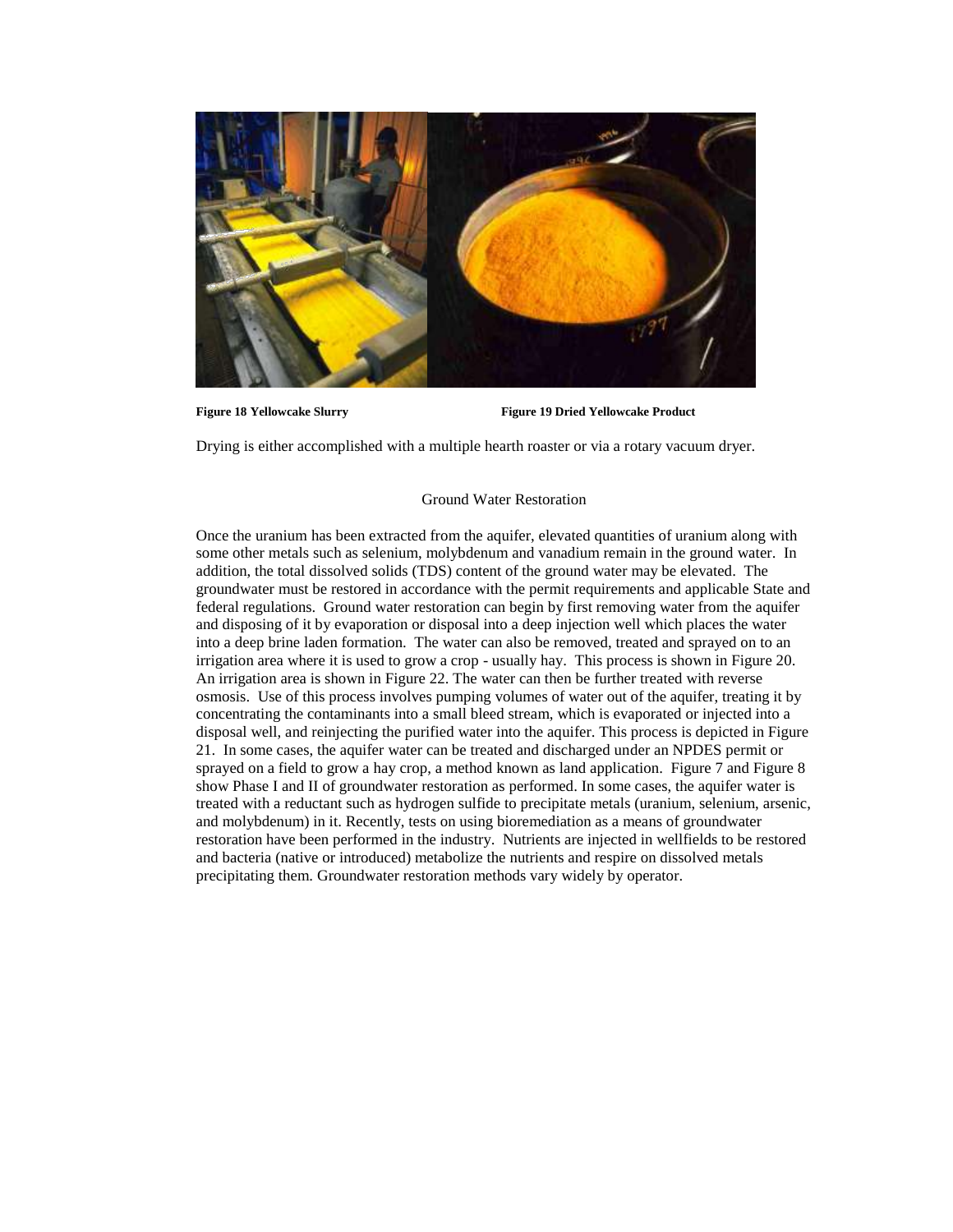

**Figure 20 Groundwater Restoration Flowsheet** 



**Figure 21 Groundwater Restoration Flowsheet Using Reverse Osmosis**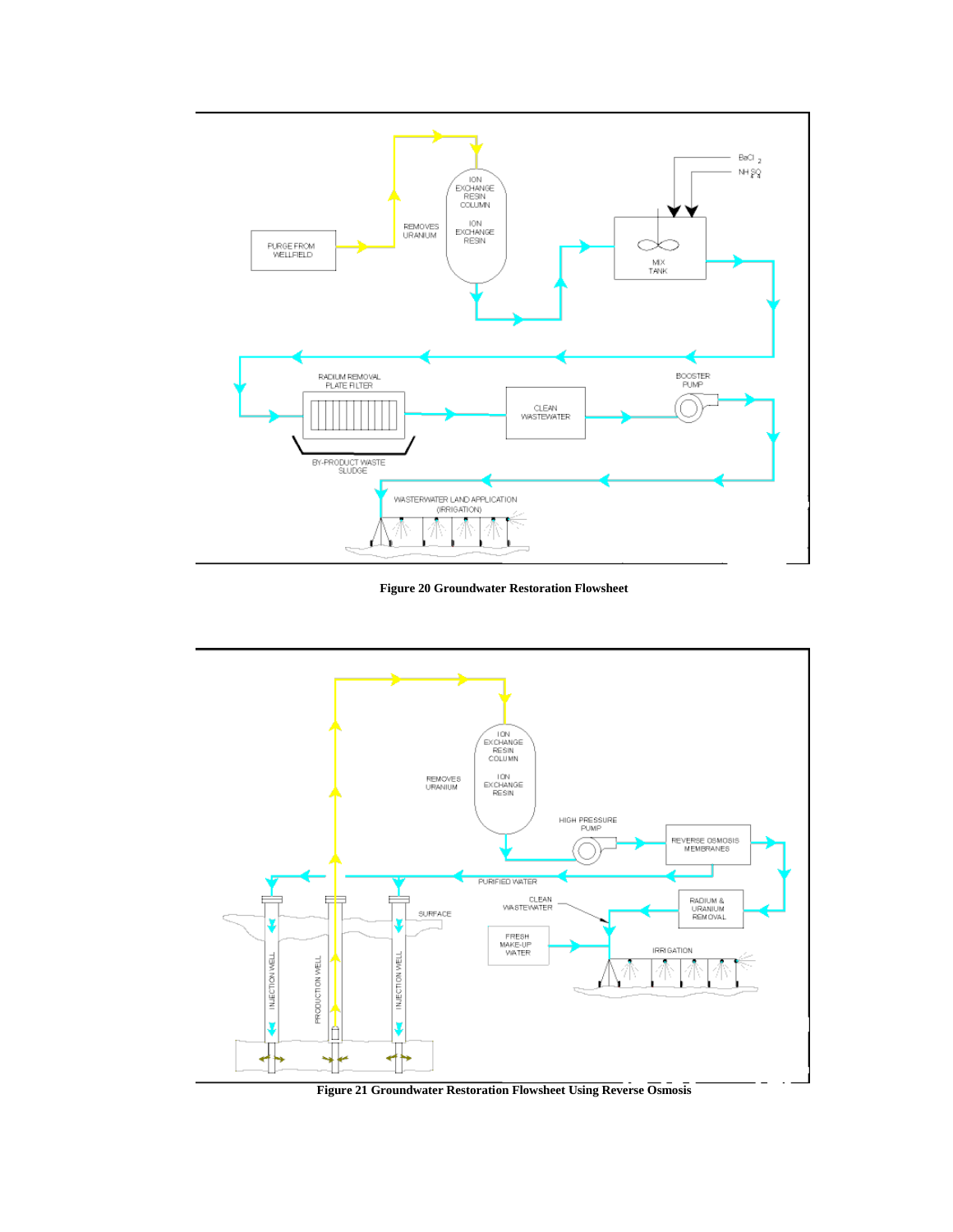

**Figure 22 Irrigation Area**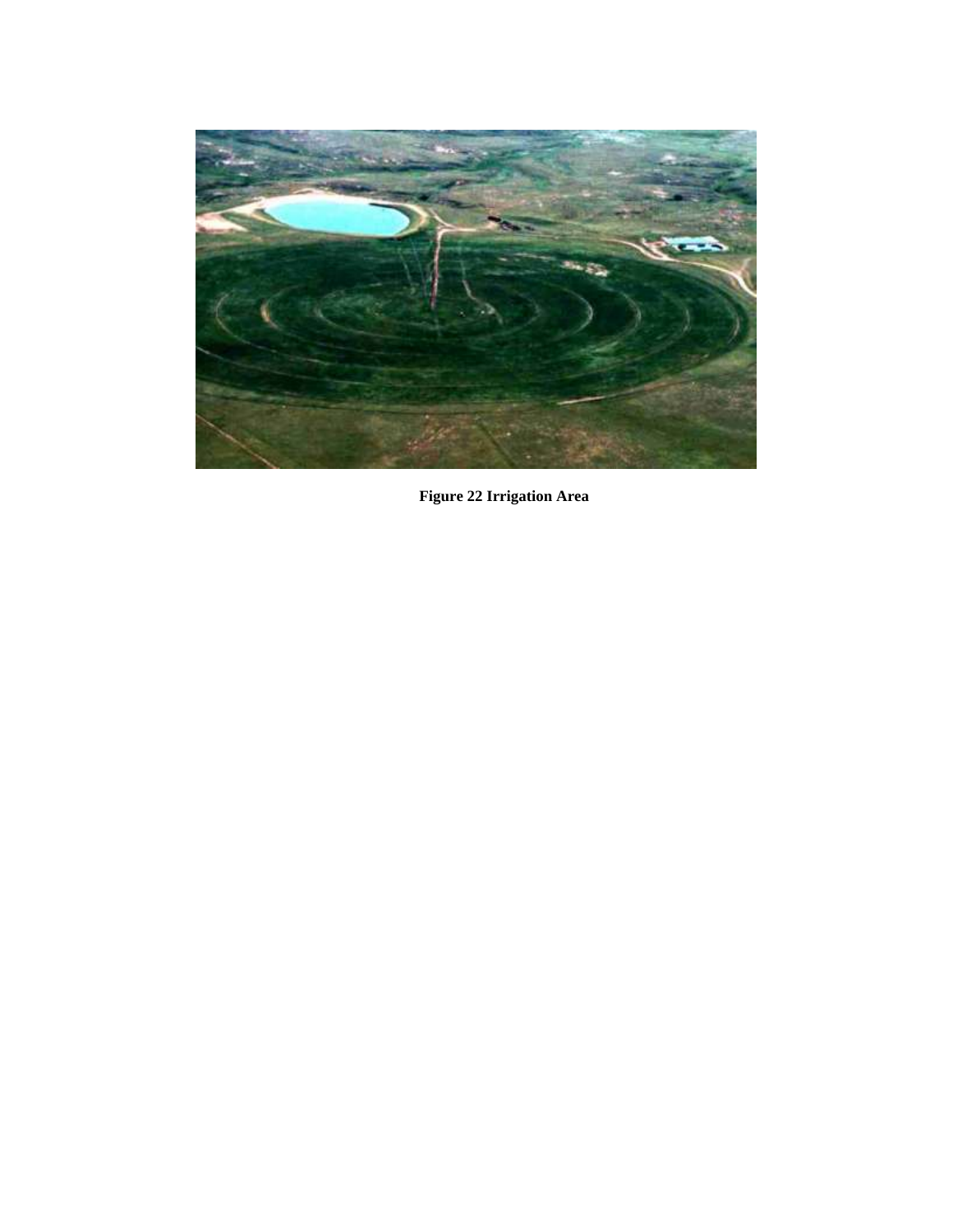

The amount of surface disturbance is minimal. The actual extraction process is conducted underground. Most of the uranium is extracted from roll front deposits. An image of a typical roll front is shown below:

### *Water Resources*

The single largest item regarding in-situ uranium recovery is water resources. In order to perform uranium in-situ mining the deposit must be in the saturated zone of an aquifer unless through extraordinary measures the unsaturated are somehow grouted off from the unmineralized areas and artificially saturated/flooded.

Uranium in-situ recovery operations are conducted within exempted portions of aquifers. Prior to operating, the operator must obtain an aquifer exemption for the portion of the aquifer in which the recovery operations are conducted from the Environmental Protection Agency (EPA) under 40 CFR Part 144. The initial aquifer exemption application is submitted to the State under their applicable regulations and, following State approval, is then submitted by the State to the Environmental Protection Agency (EPA) for final approval. This layer of regulation is an